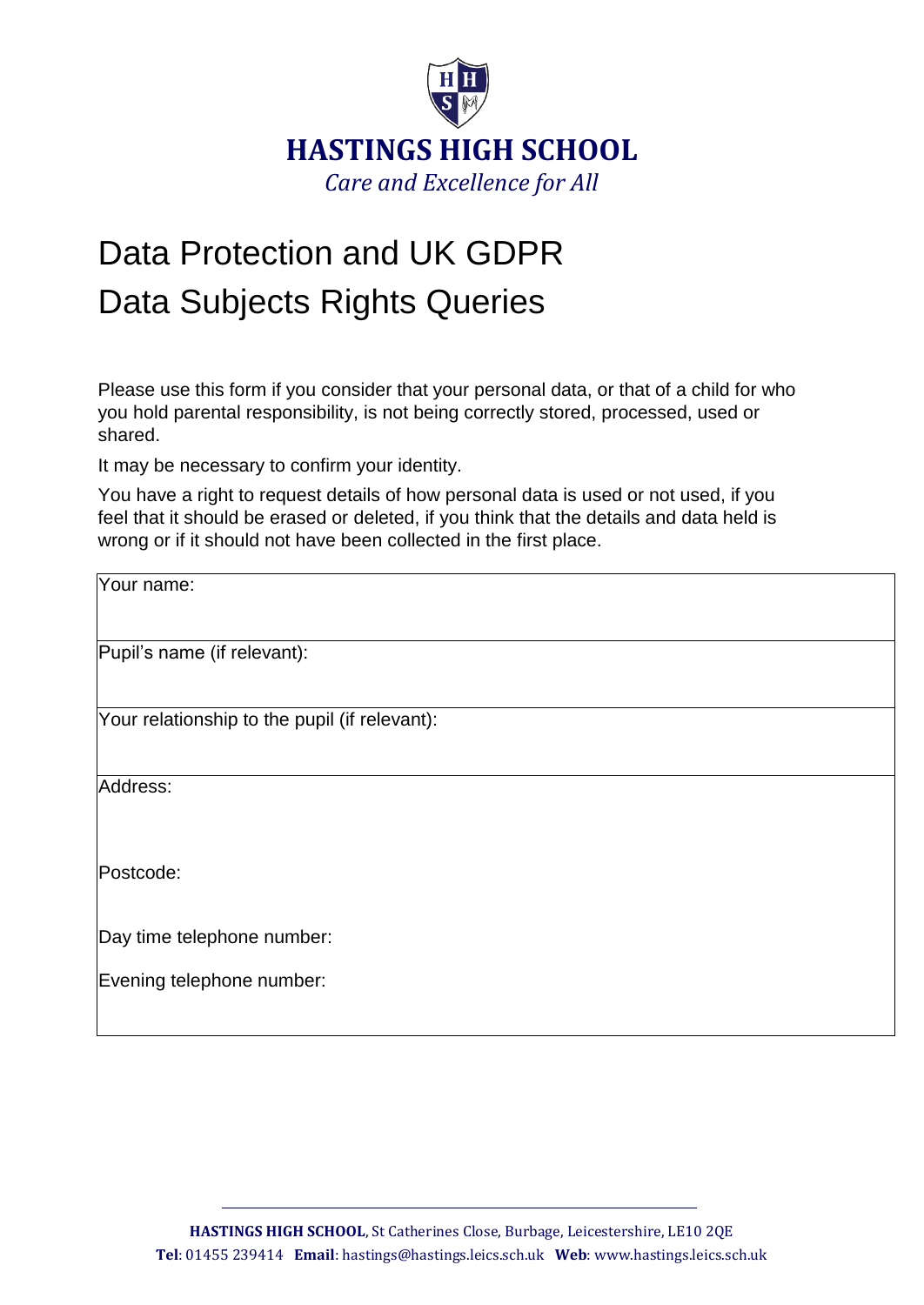Please give details of your personal data management query or complaint.

What action, if any, have you already taken to try and resolve this?

What would you like to happen?

Are you attaching any paperwork? If so, please give details.